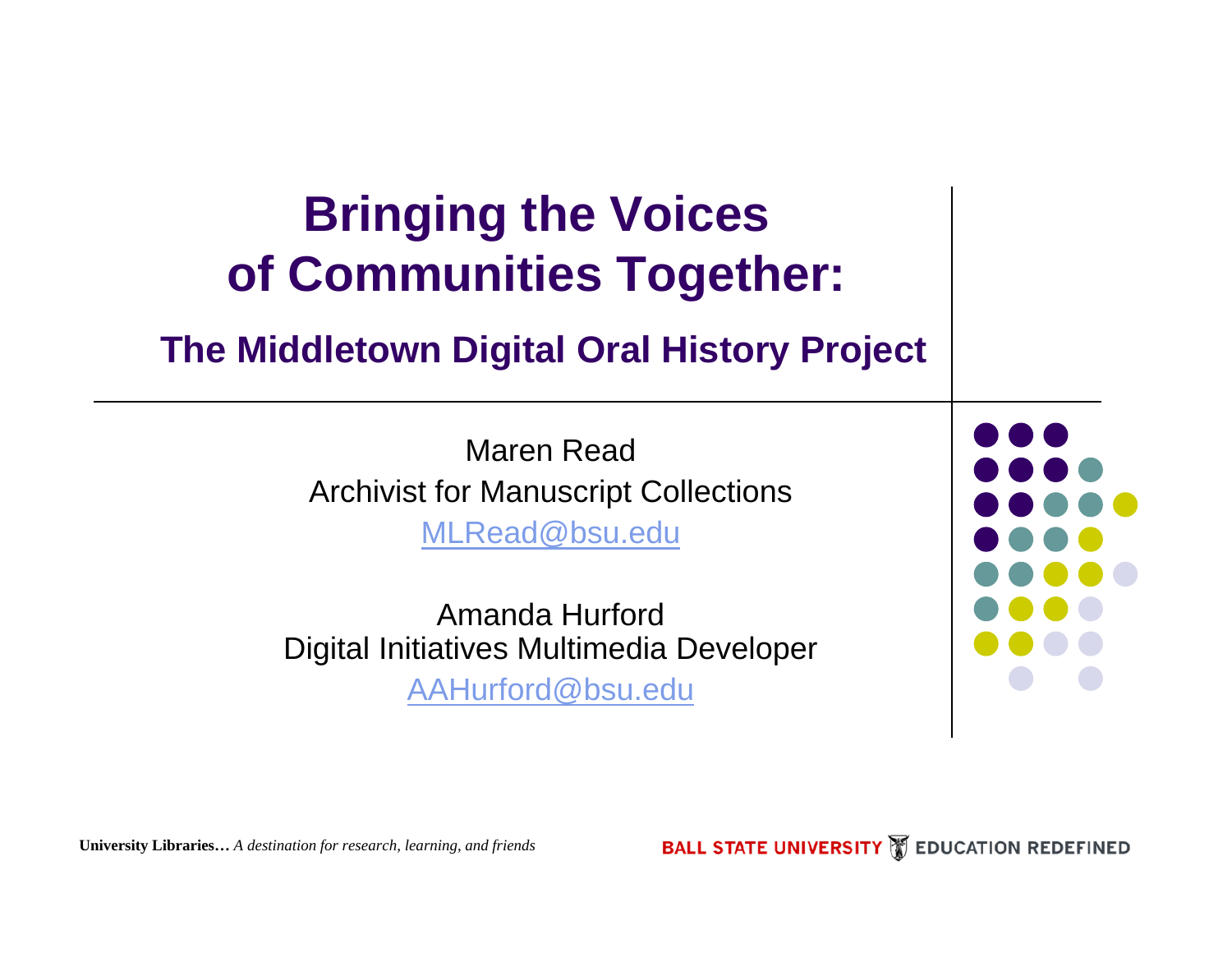### **Agenda**

- **•** Introduction
- Planning
- Audio Digitization
- **Transcription**
- Metadata
- **Presentation in CONTENTdm**
- Lessons Learned
- Our Project Documented
- Show and Tell

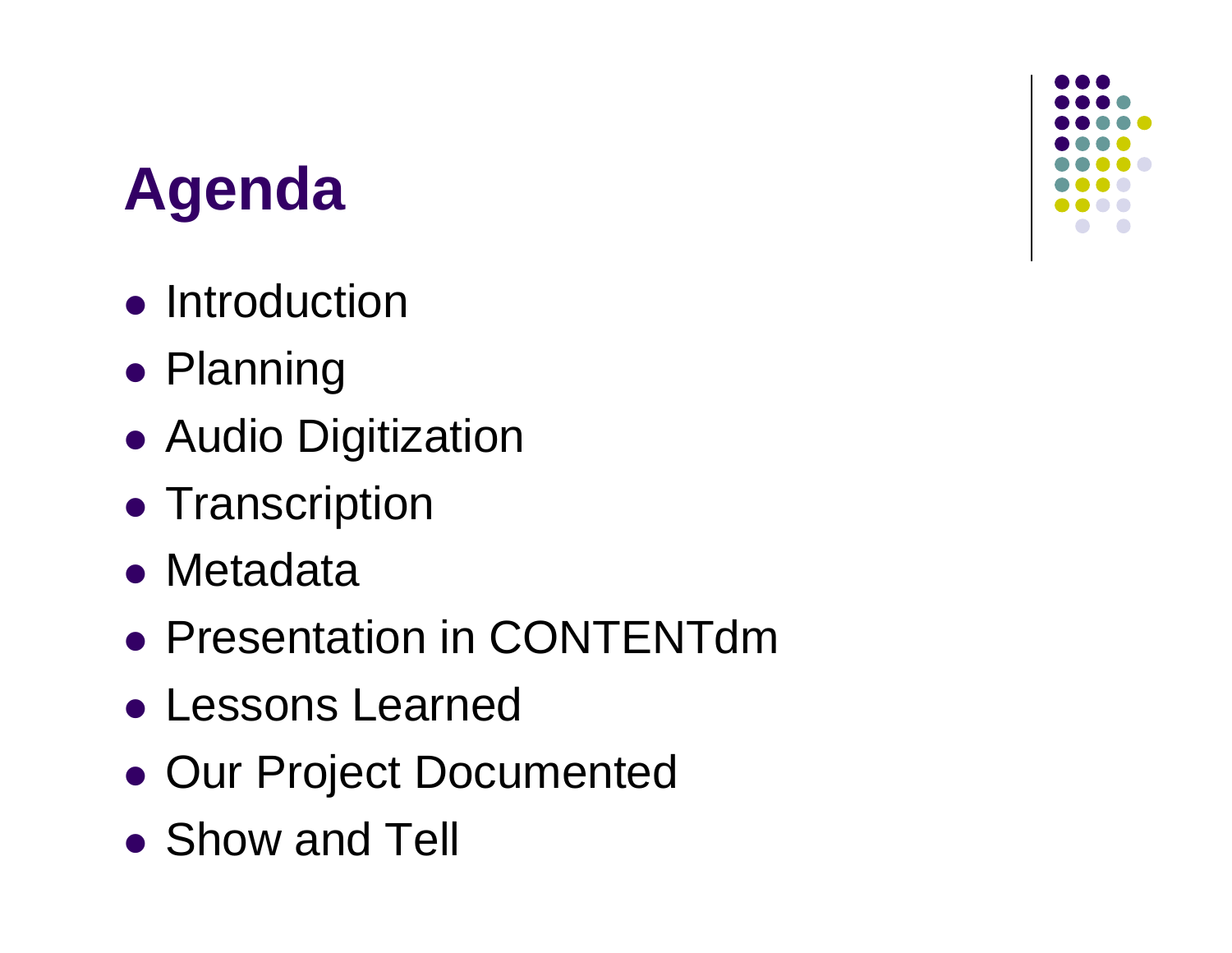### **Introduction: Our Project**



- $\bullet$  Library Services and Technology Act Grant funded project - \$25,125
- $\bullet$  Second consecutive LSTA digitization grant awarded to Ball State University Libraries
- Library-wide project in collaboration with Ball State University Center for Middletown **Studies**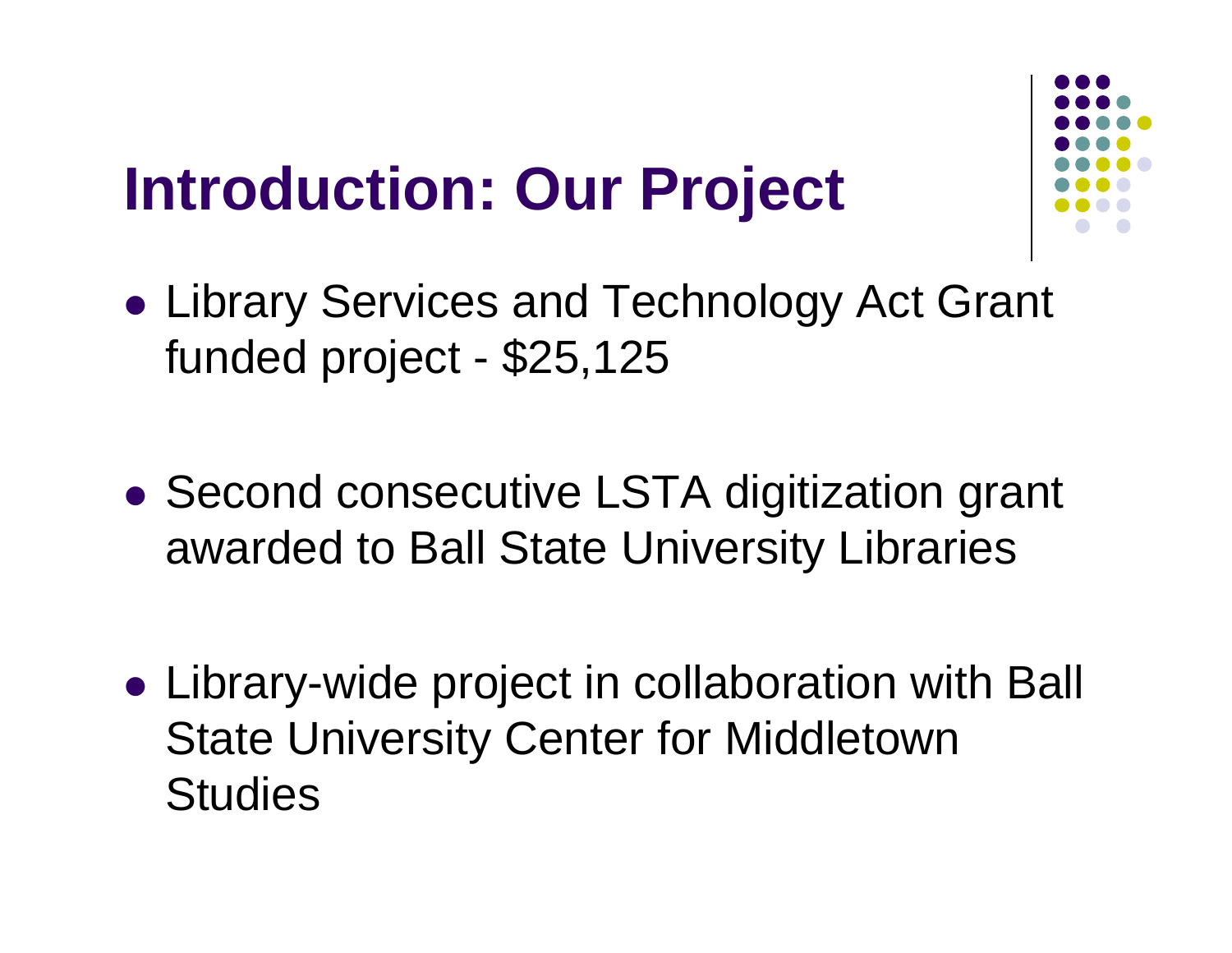### **Introduction: Our Project**



- z *Black Muncie Oral History Collection*, 1971- 1978, 46 interviews
- z *Black Middletown Collection*, 1981, 70 interviews
- **Other Side of Middletown Collection, 2003, 112** interviews
- z *Middletown Jewish Oral History Project I Collection*, 1978-1979, 40 interviews
- z *Middletown Jewish Oral History Project II Collection*, 2002-2003, 48 interviews
- z *Muncie Catholic Churches Oral History Collection*, 2006, 30 interviews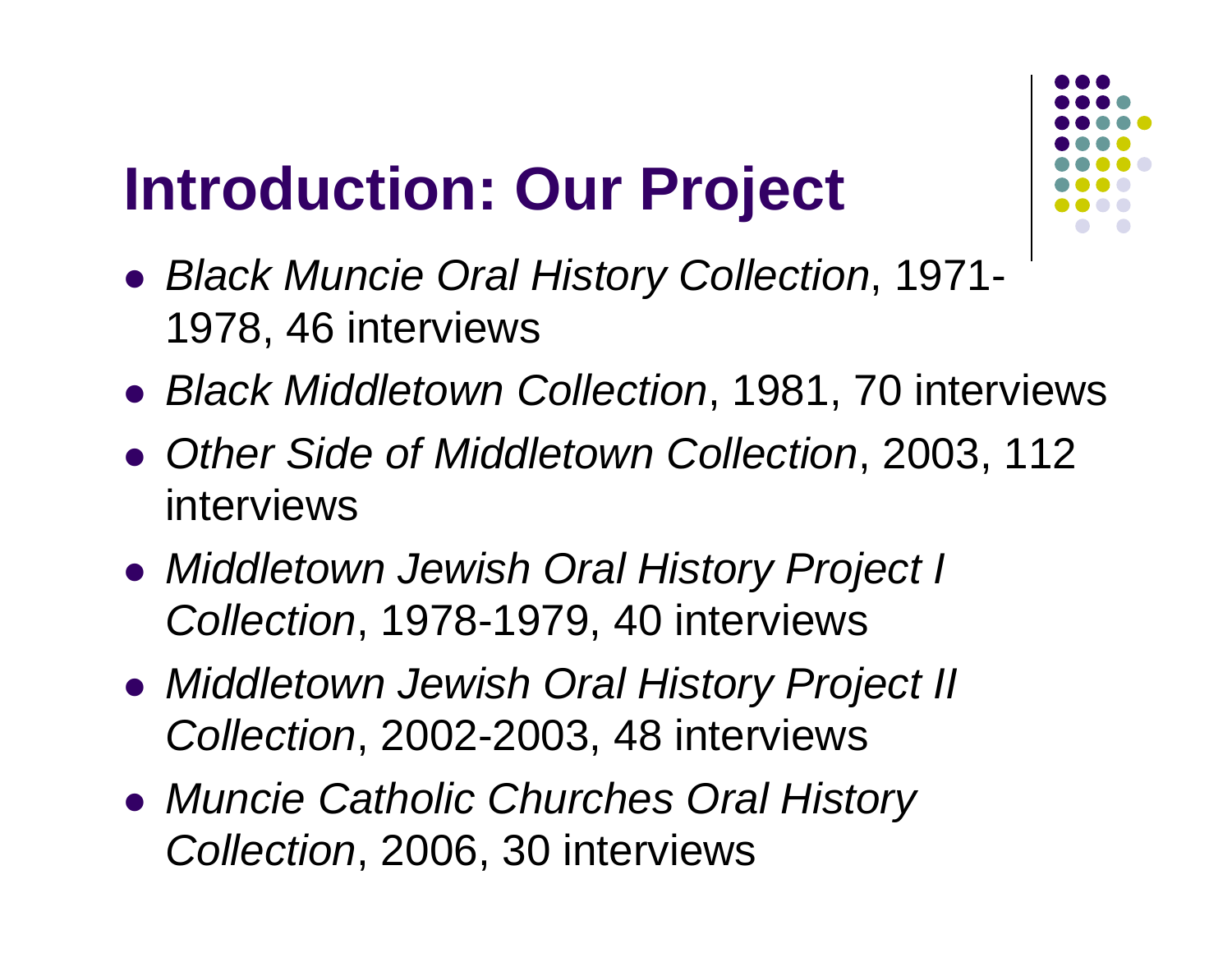### **Introduction: Our Project**



• Additional collection added since the end of the grant

### *Muncie Labor Oral History Collection*



C Copyright 2006, Ball State University. All Rights Reserved.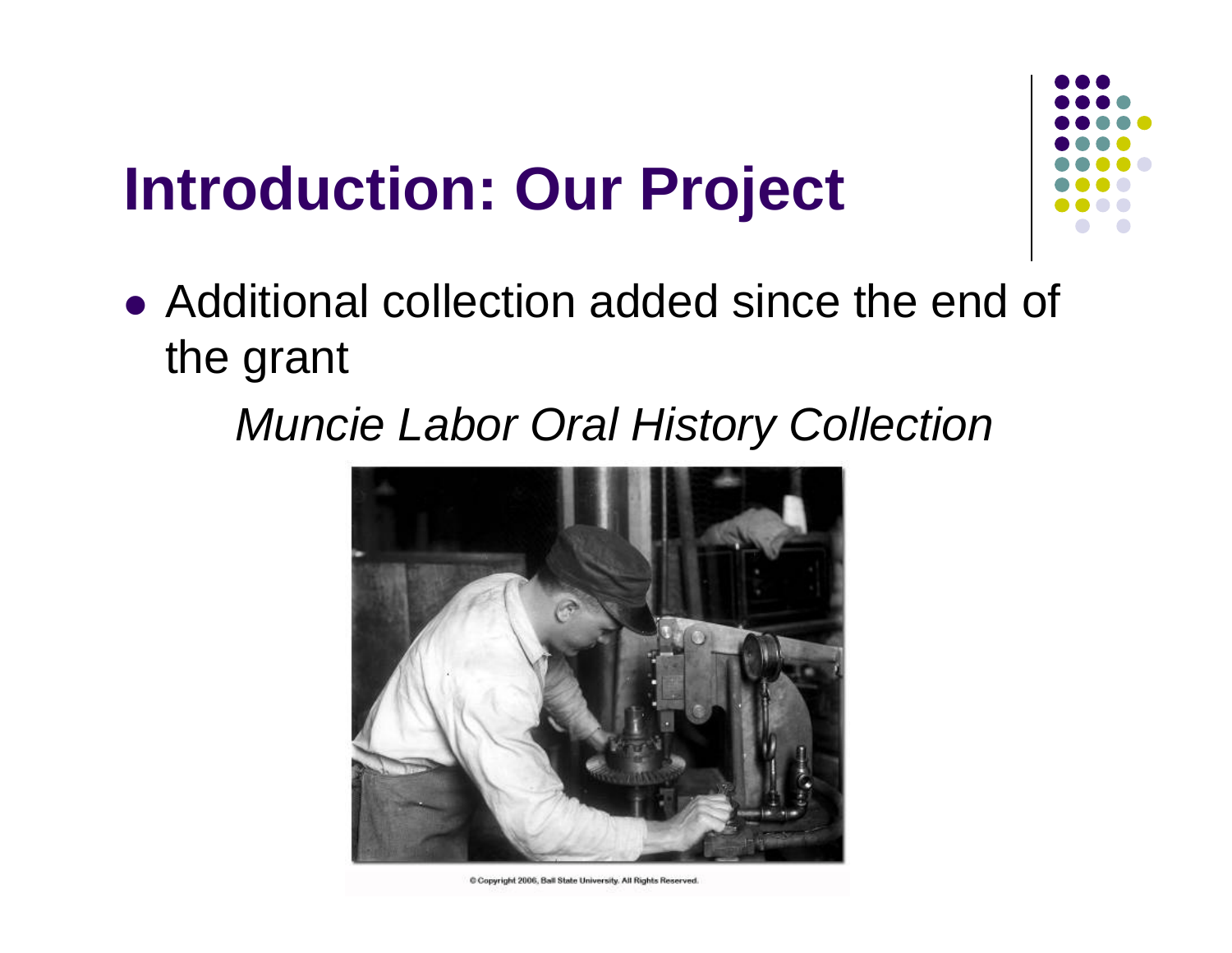# **Planning**

### **Have you…**

- Identified a collection to digitize?
- Secured funding for the project?
- Located release forms and identified any potential copyright and privacy issues?
- Listened to clips of interviews from each project and identified any preservation issues?
- $\bullet$ Determined percentage processed?
- Determined whether any interviews are transcribed, and if so, the quality of those transcripts?

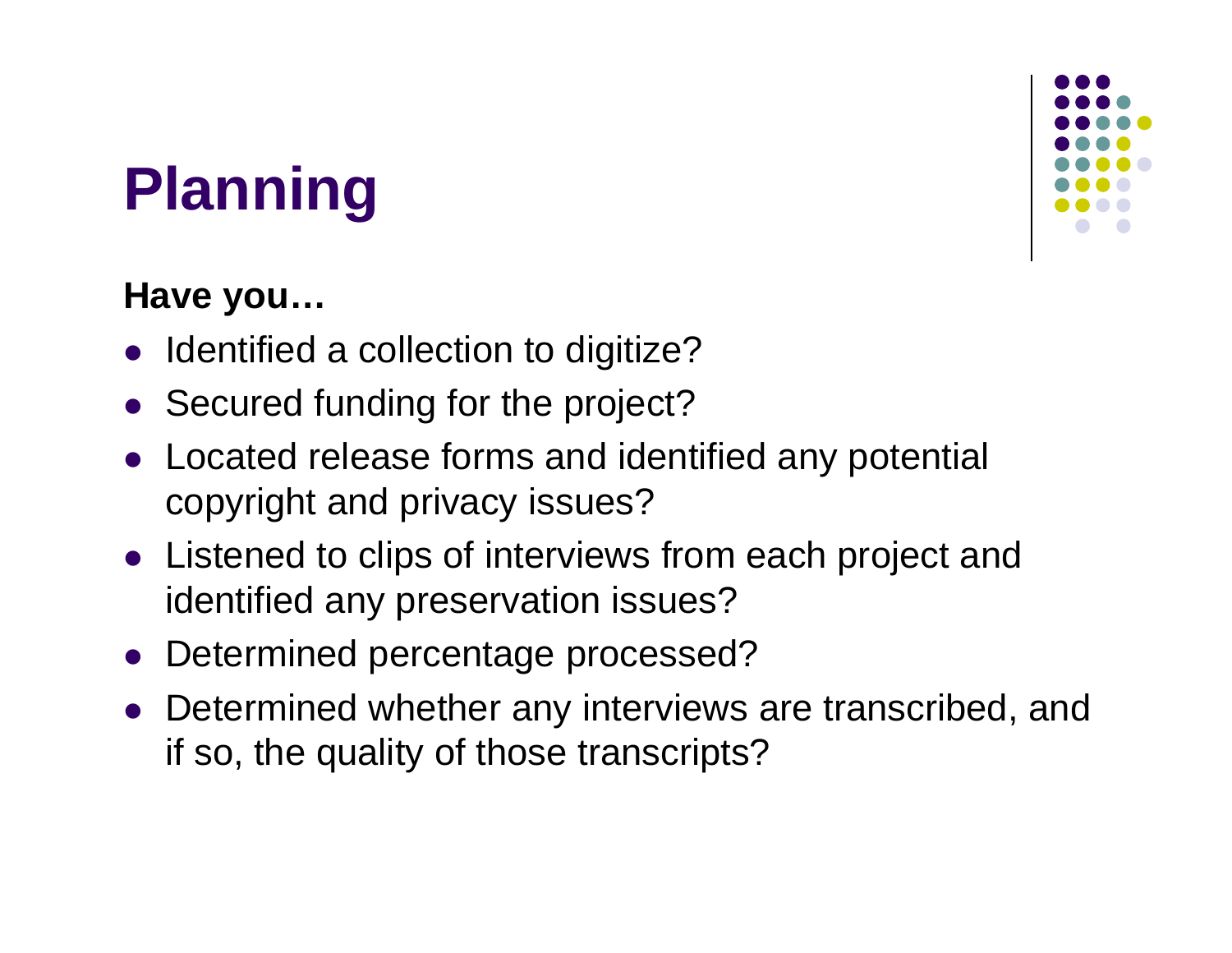### **Audio Digitization: Terms to Know**

### • Bit Depth:

- Range of sounds available
	- Larger the number, higher range of sounds
	- $\bullet$ Like digital images, more equals better
	- $\bullet$ 16 bit and 24 bit are common for audio
- Sampling Rate:
	- $\bullet$  How often the sound wave is sampled, or measured, during the digitization process
		- $\bullet$ Expressed in Kilohertz (1kHz=1,000 times/second)
		- $\bullet$ More samples, better quality recording
		- $\bullet$  Commercial CDs have a sampling rate of 44.1 kHz= 44,100 individual instances of sound per second

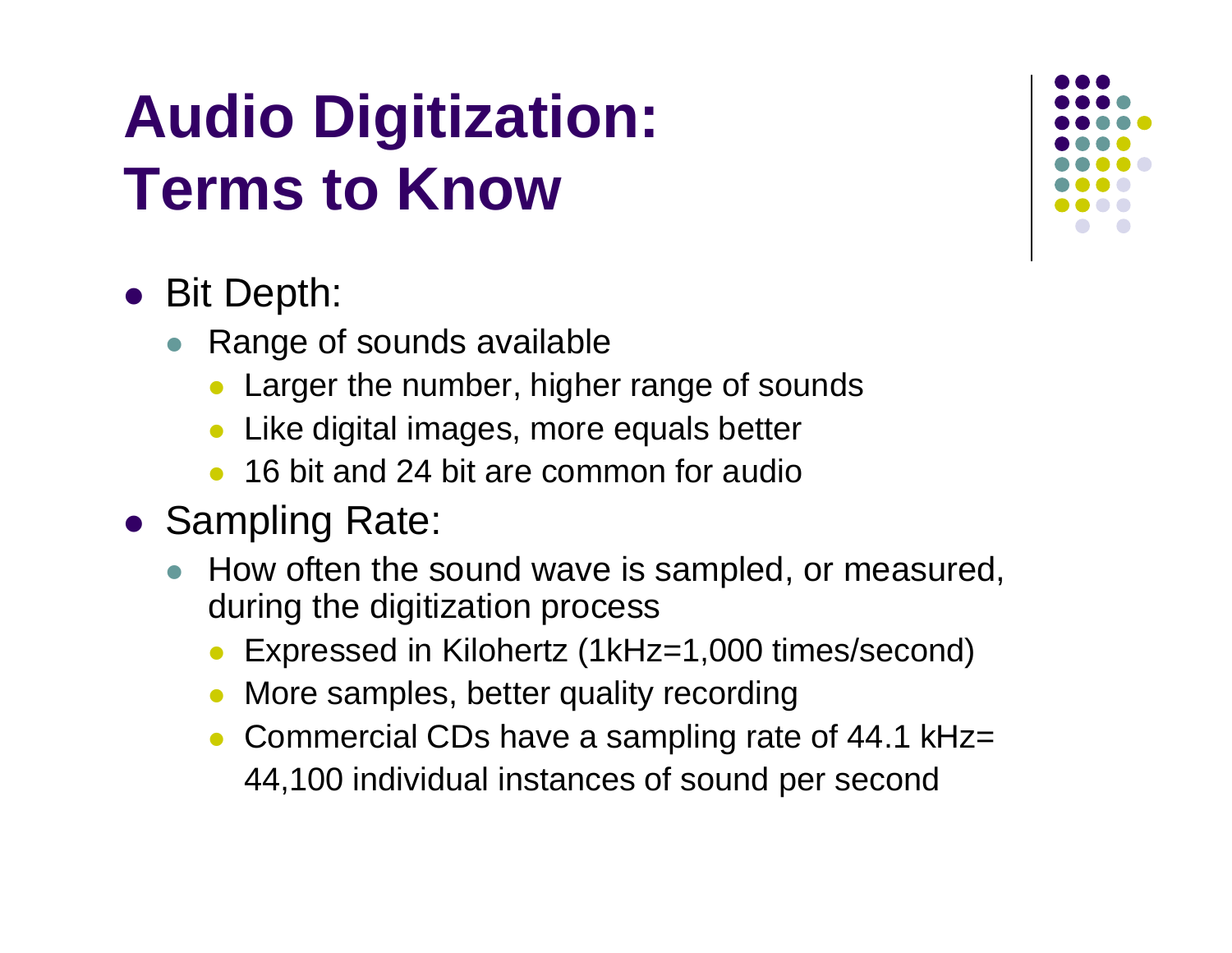# **Audio Digitization: Just like digital photos…**



- Save at the highest quality that your storage allows (within reason)
	- $\bullet$ We have plenty of server space, so we did 24 bit/96 kHz
	- $\bullet$ 24 bit/44.1 kHz would probably do the trick
- Keep an untouched archival master file
	- $\bullet$  Create smaller compressed derivatives for access (wav to wma, mp3)
	- $\bullet$ Do all "cleaning" on a derivative
- Don't forget to back up data
	- $\bullet$  Two different sites if possible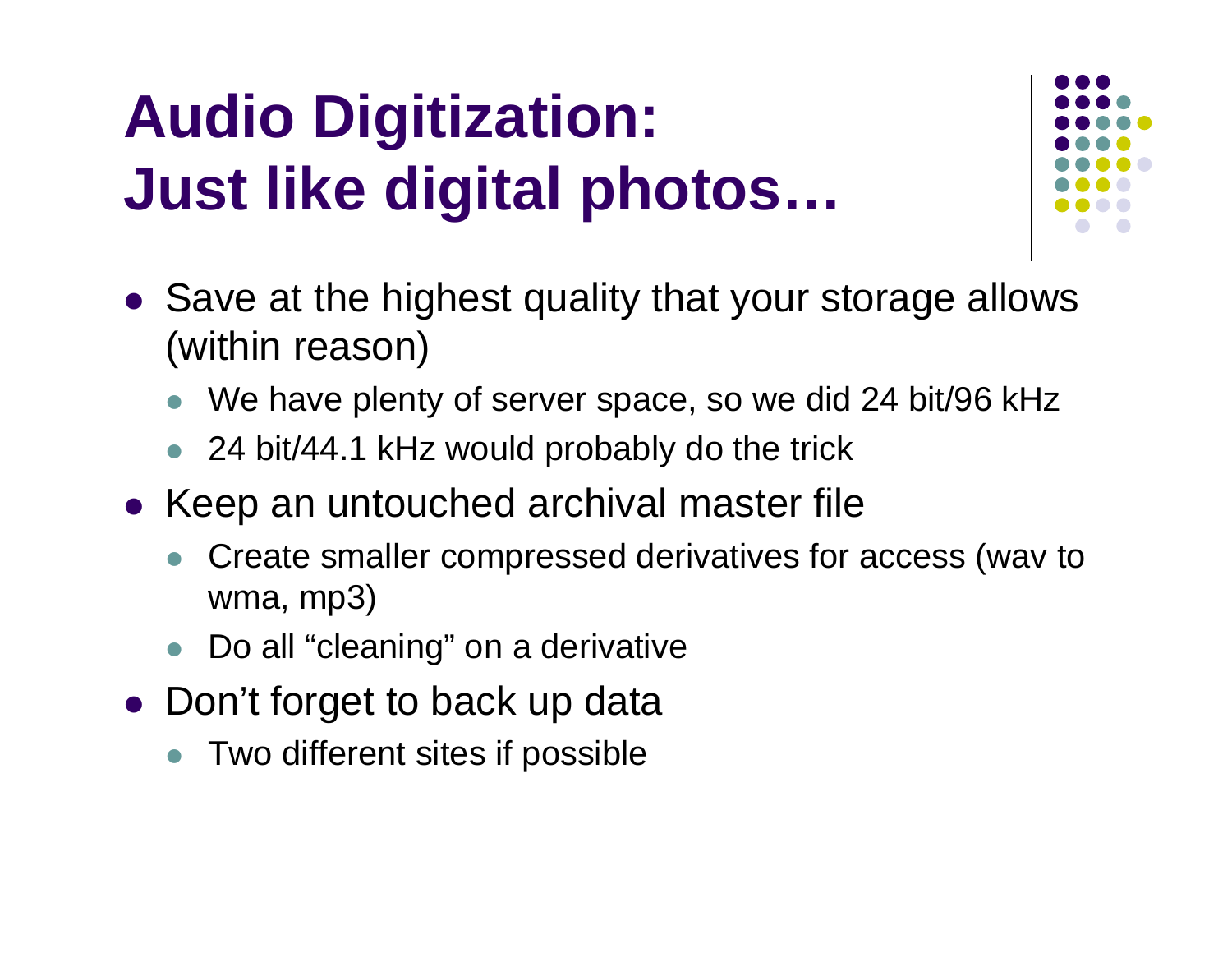# **Audio Digitization: If Starting from Scratch…**

- For born digital oral histories
	- Digital audio recorder
	- $\bullet$ **Microphones**
- For more info contact:
	- **Jeffrey Green** 
		- $\bullet$ Sweetwater Sound 1-800-222-4700

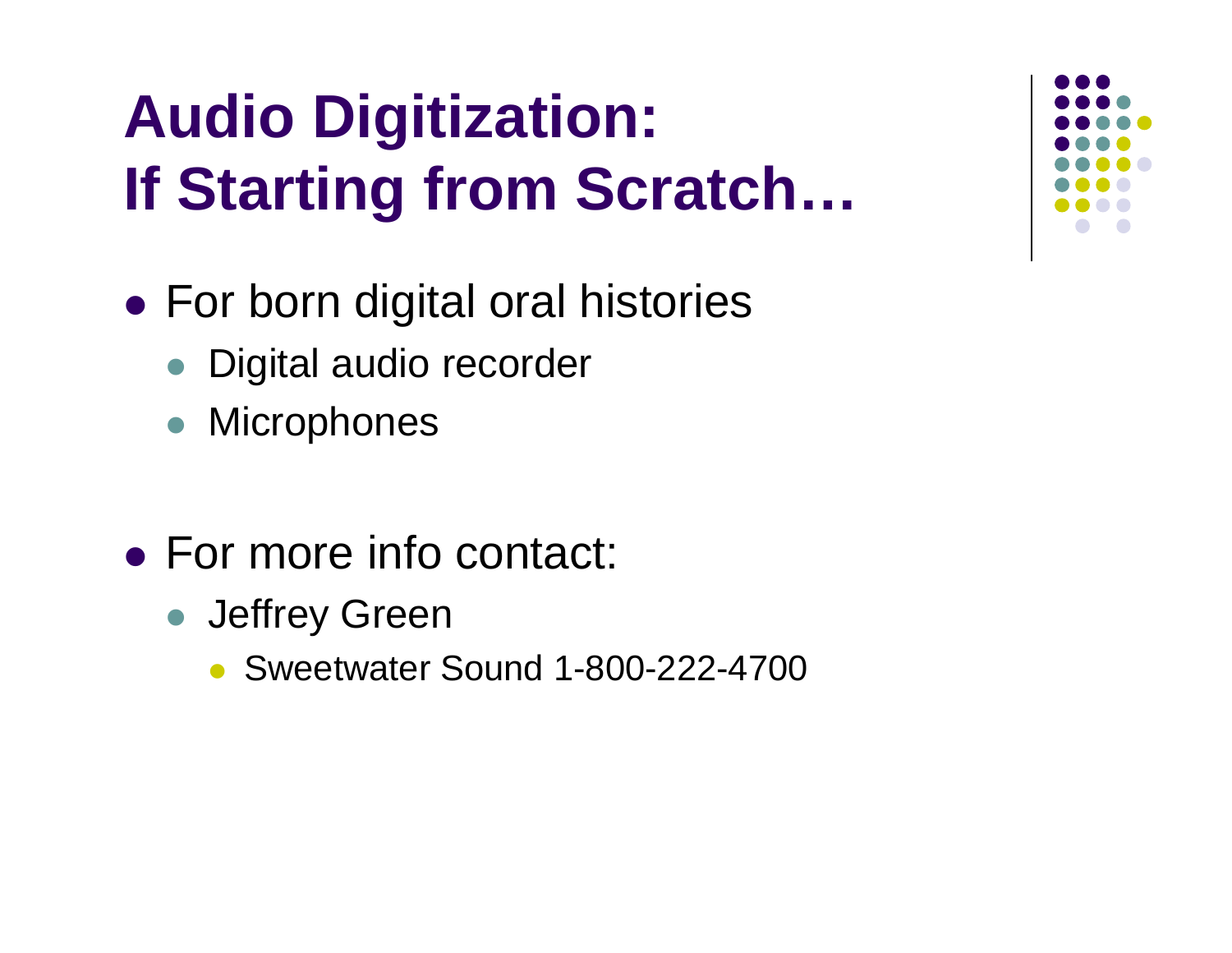# **Transcription and Metadata: Searchability**



- Transcripts and metadata make oral histories searchable
- Empower your audience to do more than just browse
- $\bullet$ • Opening resources to wider audience
	- z OAI
	- Google
- $\bullet$ • Organize the collection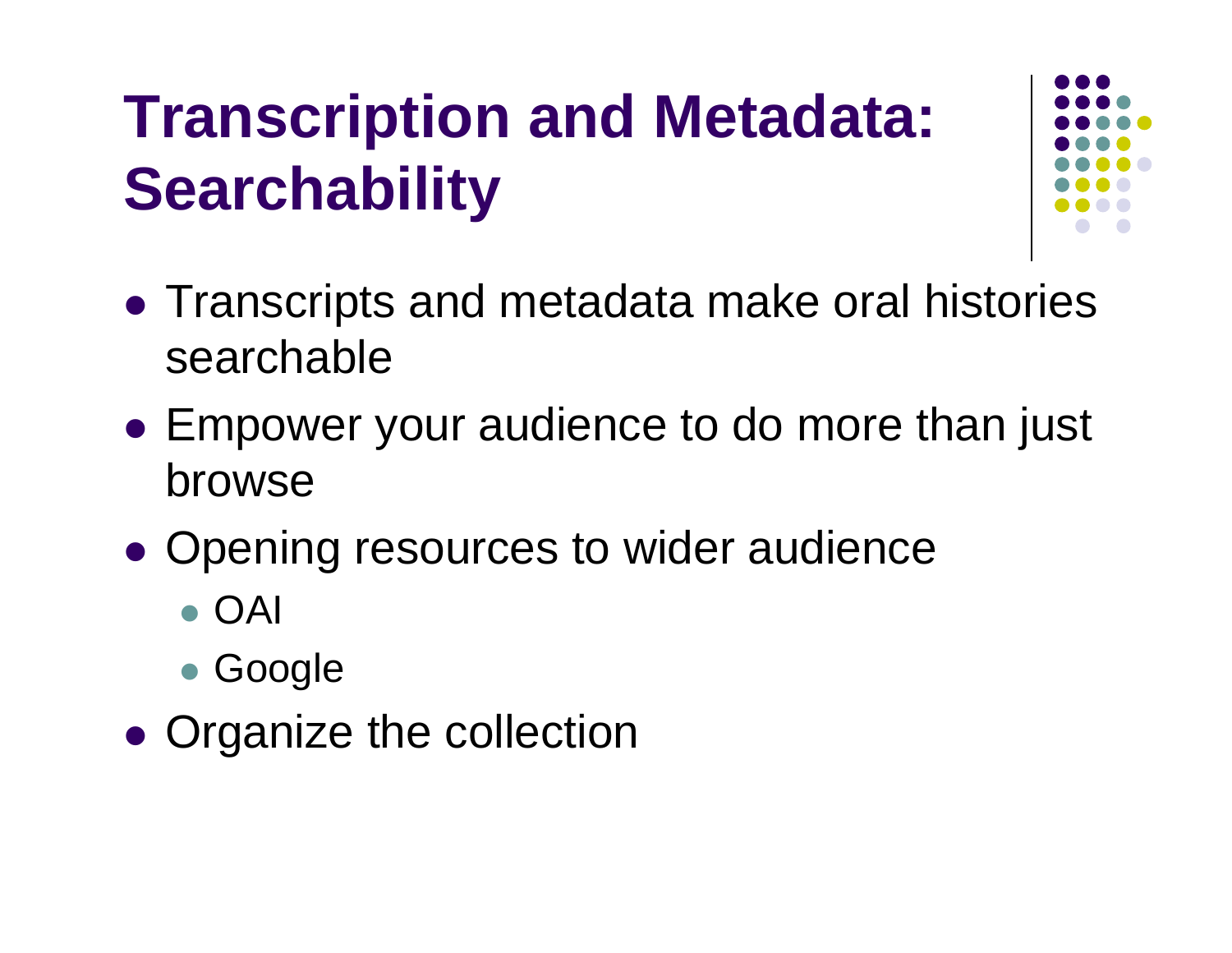

# **Transcription: Planning**

- Choose to transcribe
	- Advantages to full text transcripts
- Choose your transcribers
	- In-house or outsource?



### Other Side of Middletown Project MSS 254 / R 254 Project Identification Number: Training the Young - M03TY11-I-02/21 Interviewers: Carla Burke and Carrie Kissel Interviewee: Dr. Sam Abram Date of interview: 2/21/2003

- Where do you want me to start? Abram:
- Burke: Wherever! [laughter]
- So the subject of our interview is what, now? Abram:
- Training the young; education as well as informal socialization of children. How Kissel: children learn how to act and how not to act in important lessons is what we want to focus on in our chapter.
- Abram: Well let me just start and you all interrupt at any time and you ask me questions, because I'm not-haven't prepared anything to give you or to follow an outline. Let me just start by saying I think that it starts with the home and, uh, we are talking sbout training or educating the young it uh, it must start there. Some of the conditions in the home weren't other additional help in those early years.

 $[1:00]$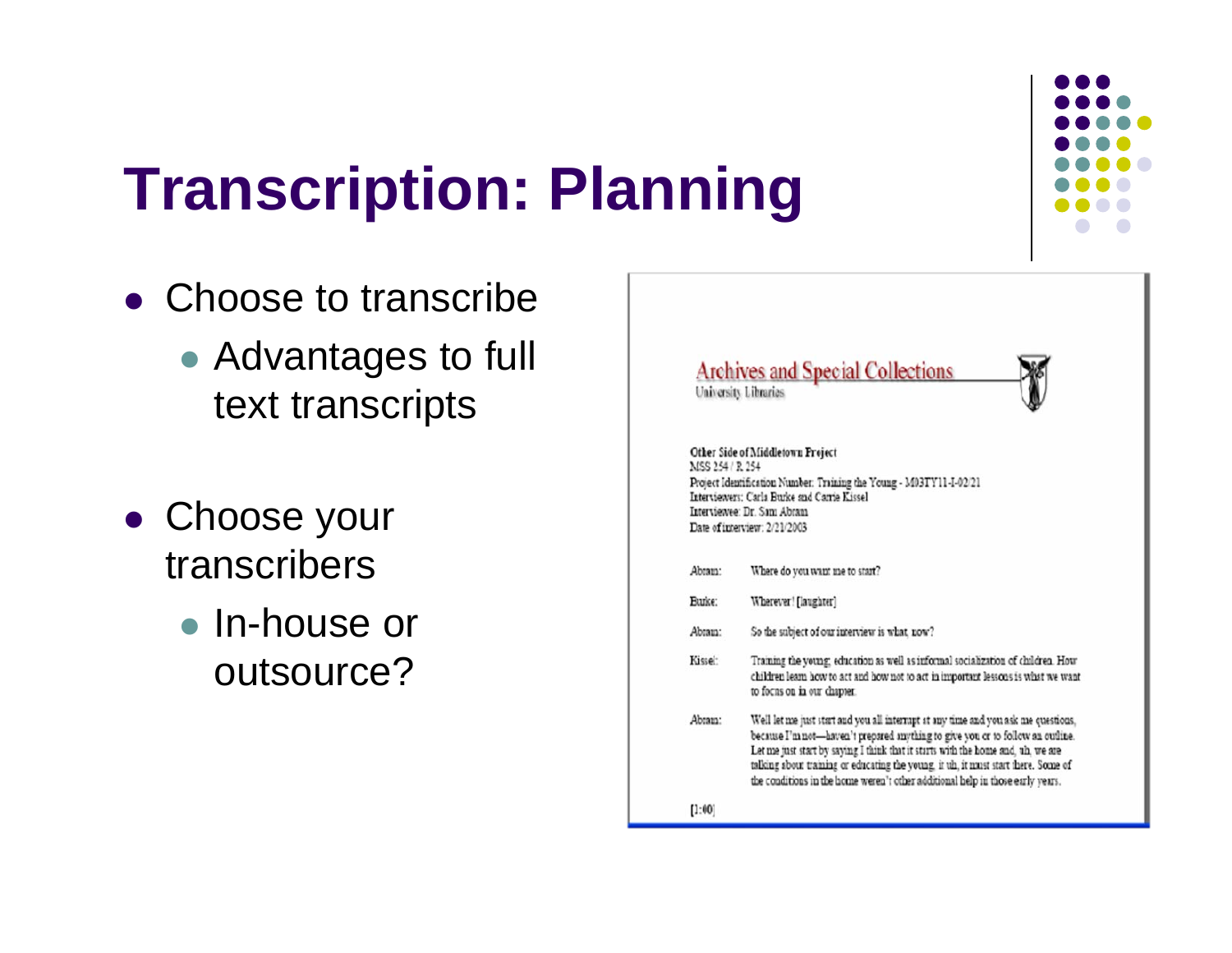## **Transcription: Other Options**

- What can I provide other than full-text?
	- Abstracts
	- Indexes
	- Audio only
- What can I do with existing transcripts?
	- Scan
	- OCR
	- $\bullet$  Retype

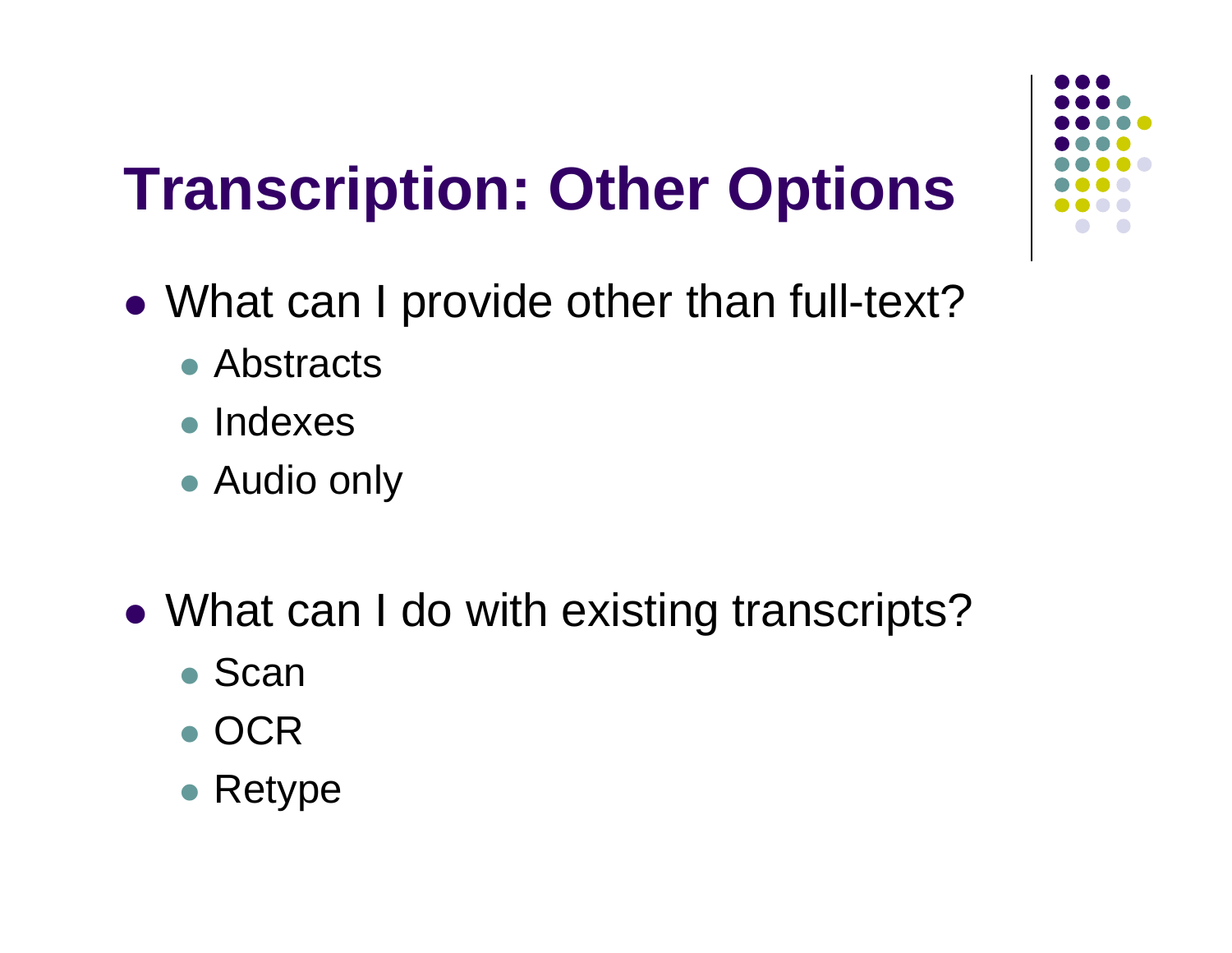about Gene Kitzelman.

角

Goodall: Is that who you're trying to think of?

Wrights It was

Goodall: Oh. uh-huh.

Wright: Oh, I'm awful forgetful.

White: Do you remember how you got the job working for them?

Wright: Well, I was working on Jackson Street for an old lady, school teacher, and this woman come past there--rich people, but I can't call her--she come past there and asked who I was and she says.

> says. "Oh, Ida Wright. She's a wonderful worker." I can't recall her name. And she says, "why don't you work for me?" So she come down by our house, we were living over on 8th Street. She come down there one day and asked if I would work for her and I worked for her for fourteen years. Worked for for tuenty-two years And the last place I worked was for Mrs., her husband just died.

> didn't you know ? He was a secretary over at Ball State College. . that was the last place

I worked. He died here last summer. She sends me about \$5 every Christmas.

Goodall: How did you get back and forth out there? Just ride the streetoar or walk-

Wordightte the streetcar over there went way on. See, that's when I froze my feet standing along waiting on the streetear.

Goodall: How many hours did you usually have to work at that time?

Wright: I'd go to work at five, about 4:30.

Goodall: In the morning?

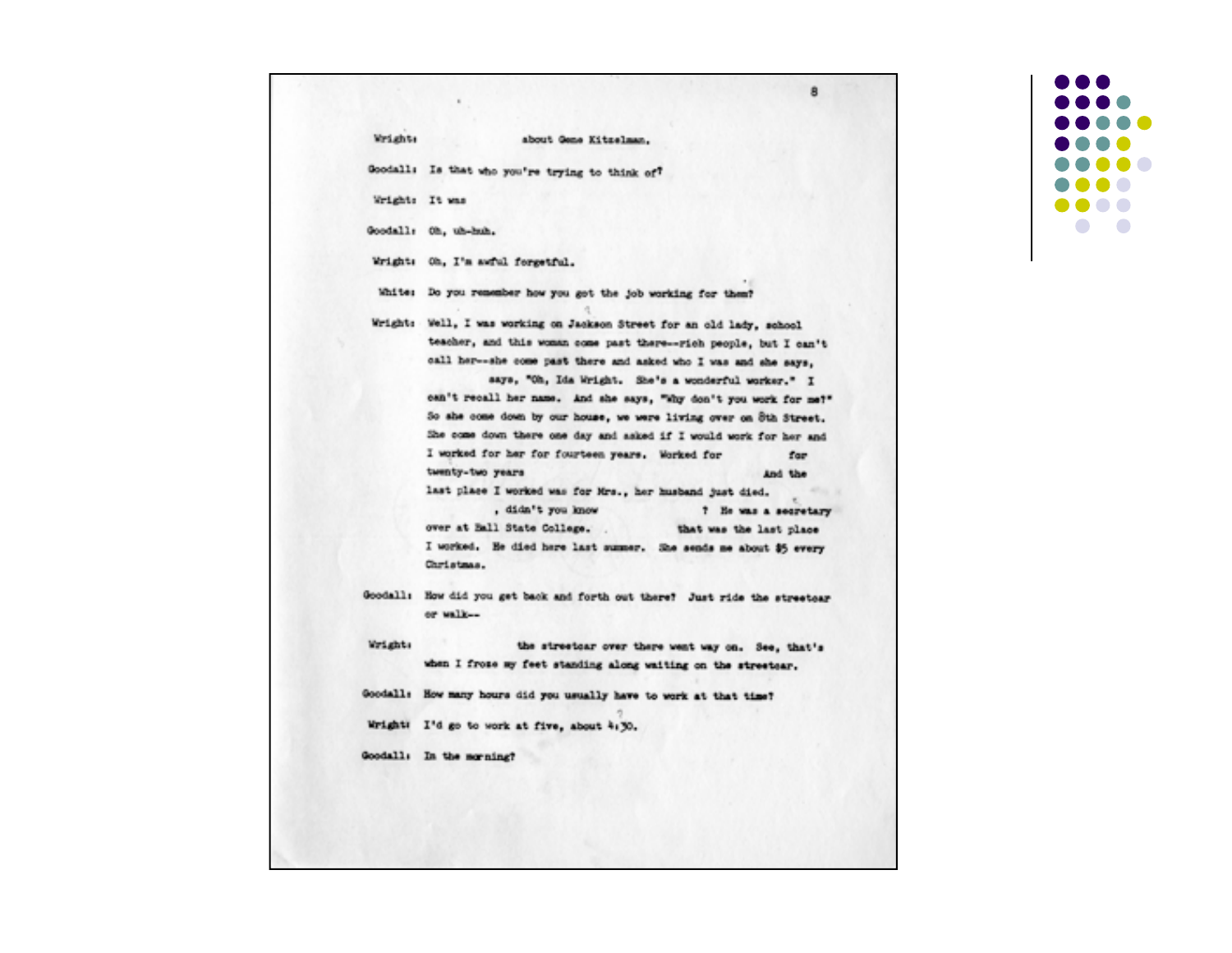# **Transcription: Choose your tools**

- OCR Software
- Scanners
- $\bullet$ Voice Recognition Software
- Transcription Software
	- Express Scribe
	- Start Stop
- USB Foot Pedals
- Headphones

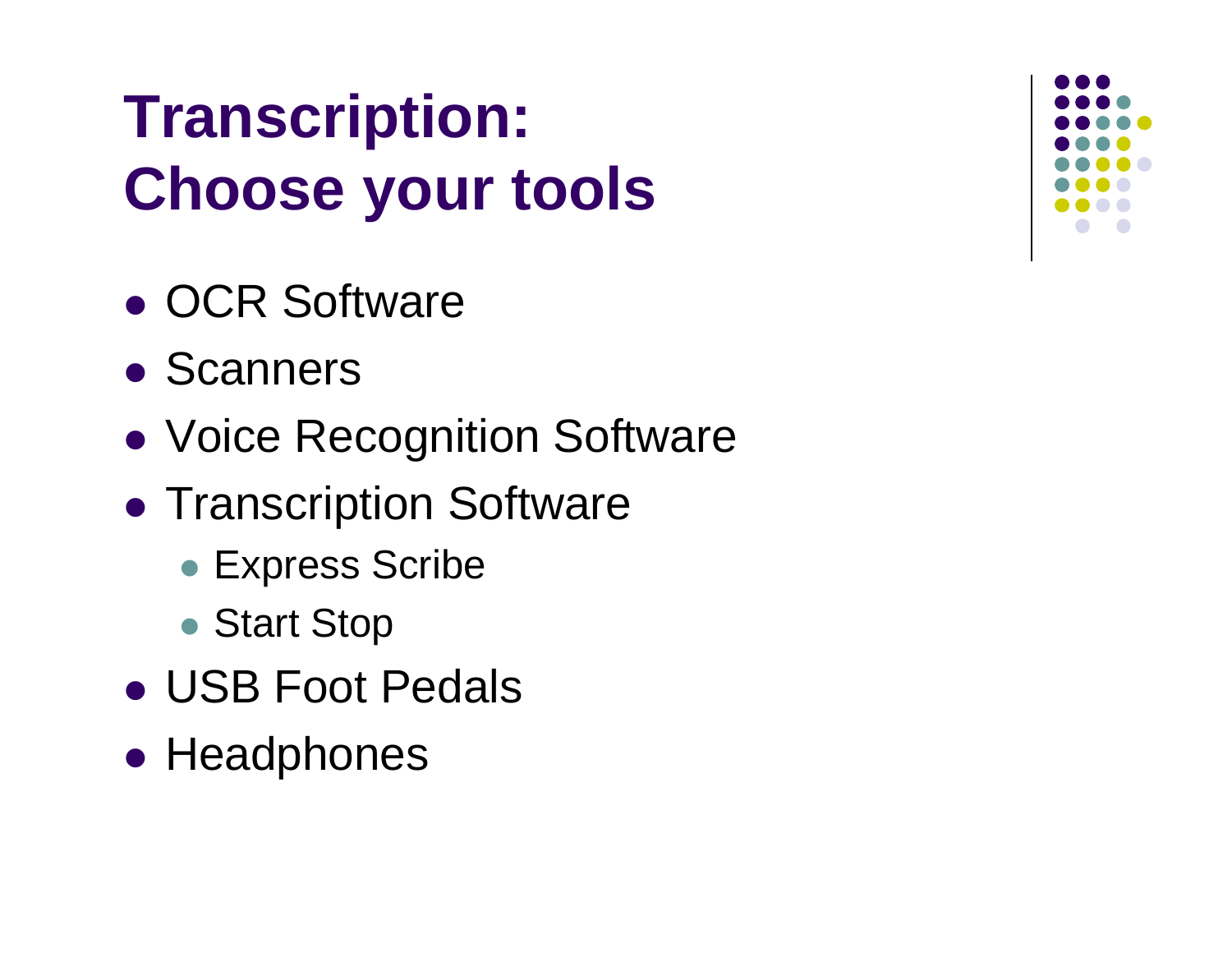# **Transcription: Getting Started**

- Format and Style
	- **Baylor Guide**
- What to Leave in, What to take out
	- **Privacy**
	- Speech patterns and variations
	- Editorial comments
- **Time Codes**
- Names List

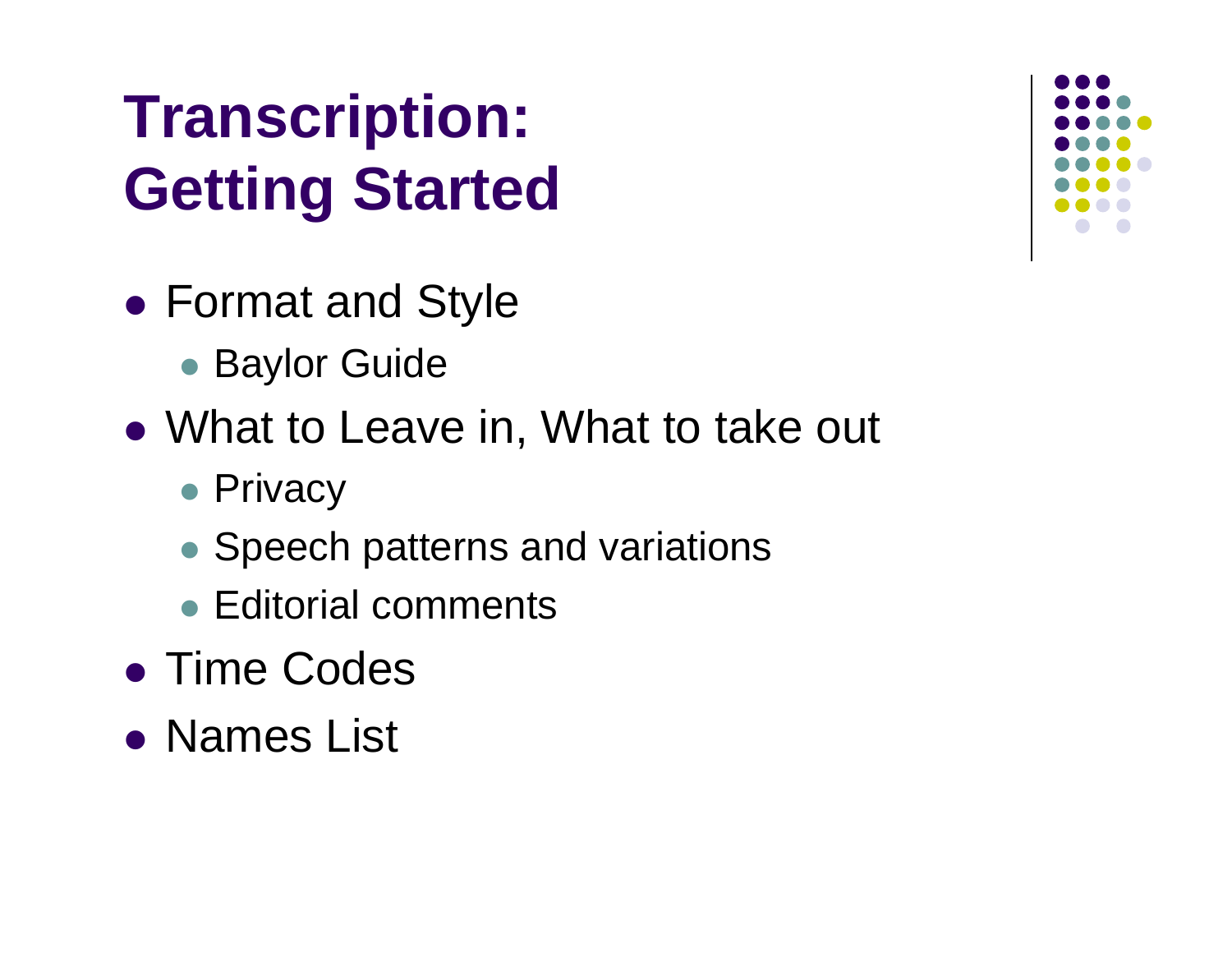

## **Transcription: Execution**

- $\bullet$ **• Splitting tasks** 
	- **Transcription**
	- $\bullet$ **Editing**
	- $\bullet$ Quality Control
	- Package and Finalize
- **Evaluate Progress**





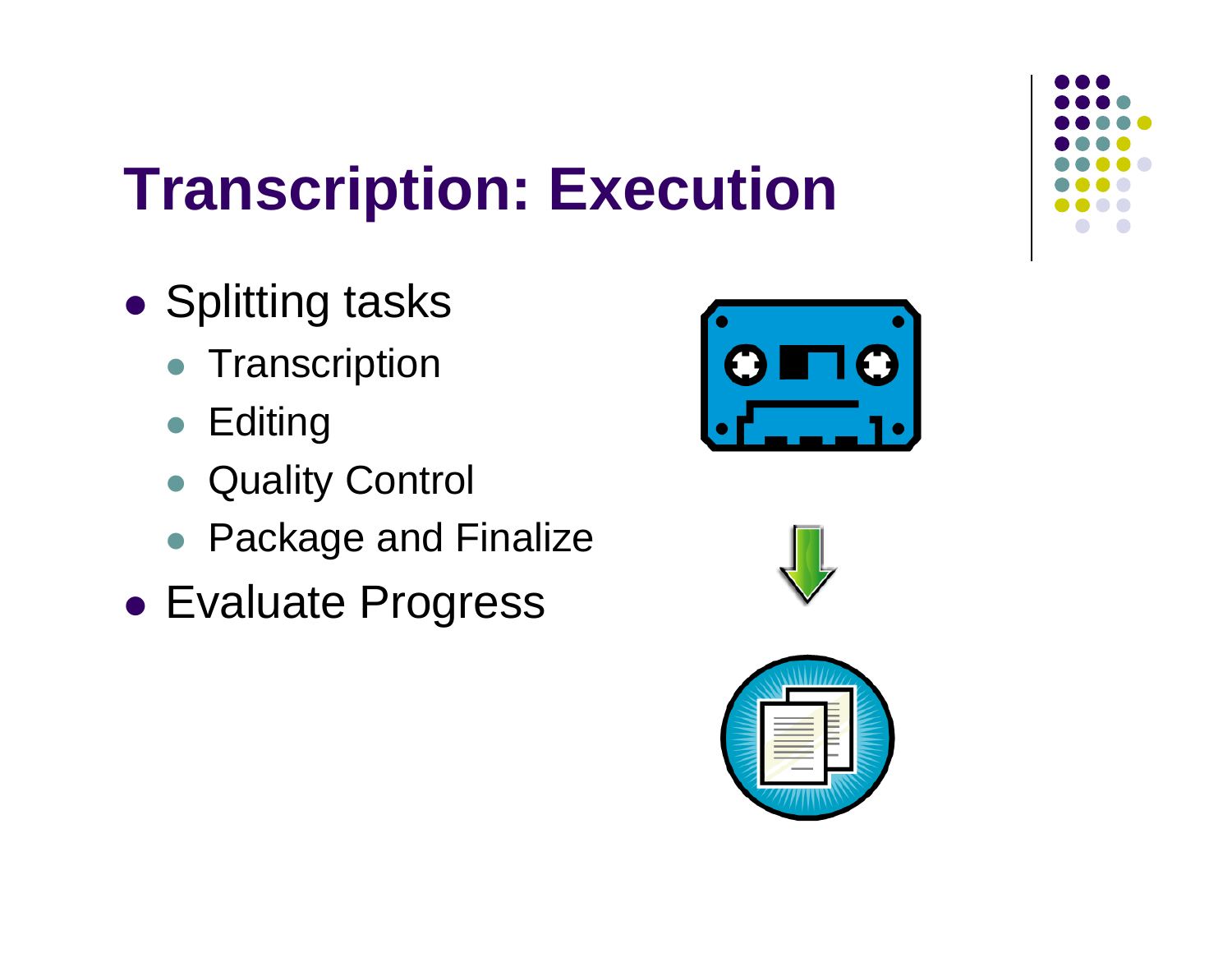### **Metadata: What does it do?**



- $\bullet\,$  Works in conjunction  $\bullet$ with transcripts
- Provides structured description
- $\bullet$  Helps users find, identify, select, and obtain digital assets
- Allows for interoperability

| Title                                 | Abram, Dr. Sam 02-12-2003 (Interview)                                                                    |
|---------------------------------------|----------------------------------------------------------------------------------------------------------|
| <b>Link to Transcript</b>             | http://libx.bsu.edu/MidOrHis/OSM/OSM_003.pdf                                                             |
| <b>Interviewer</b>                    | Kraemer, Anne                                                                                            |
|                                       | Moore, Ashley                                                                                            |
|                                       | Anderson, Michelle                                                                                       |
| <b>Interviewee</b>                    | Abram, Sam                                                                                               |
| <b>Date Recorded</b>                  | 2003-02-12                                                                                               |
| <b>Run Time</b>                       | 1:25:51                                                                                                  |
| <b>Location Recorded</b>              | Muncie, Indiana                                                                                          |
| <b>Subject</b>                        | Oral history                                                                                             |
|                                       | Muncie (Ind.) -- Ethnic relations                                                                        |
|                                       | African Americans -- Indiana -- Muncie -- History                                                        |
|                                       | African Americans -- Indiana -- Muncie -- Biography                                                      |
|                                       | African Americans -- Indiana -- Muncie -- Interviews                                                     |
| Media Type                            | Streaming Audio (WMA)                                                                                    |
| Original Physical                     | Audio Cassette                                                                                           |
| <b>Format</b>                         |                                                                                                          |
|                                       | <b>Project Identification</b> Getting a Living - M03GL10-I-02/12                                         |
| <b>Archival Identification R254-5</b> |                                                                                                          |
| Digital Identification  OSM_003.wma   |                                                                                                          |
| <b>Repository</b>                     | Ball State University Libraries, Archives and Special Collections                                        |
| <b>Collection</b>                     | Middletown Digital Oral History Project Collection                                                       |
| <b>Subcollection</b>                  | Other Side of Middletown Collection                                                                      |
|                                       | <b>Ordering Information</b> To order a copy, inquire about permissions, or for information about prices, |
|                                       | jstraw@bsu.edu                                                                                           |
| Copyright                             | Copyright 2007. Ball State University. All Rights Reserved.                                              |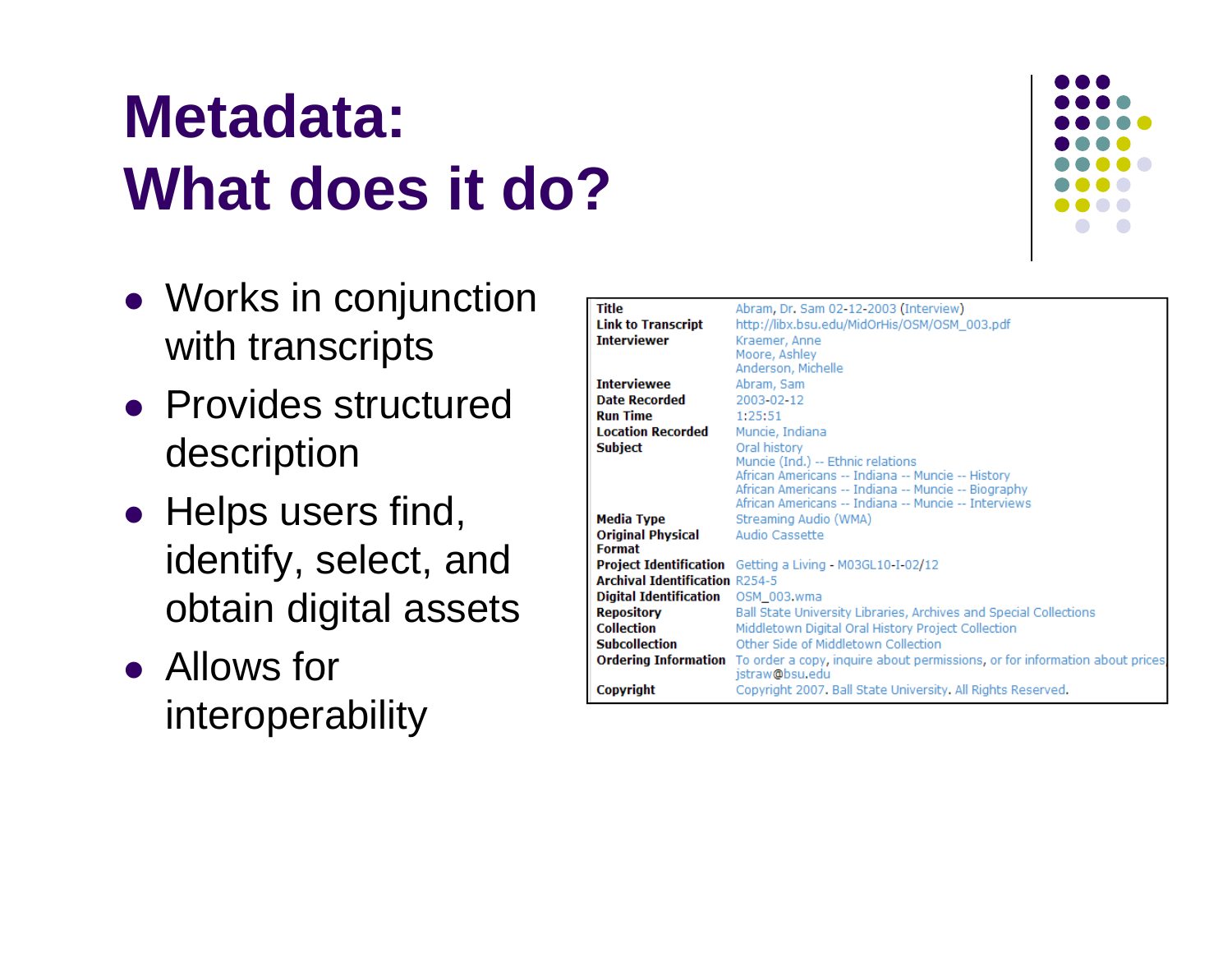# **Metadata: Planning**



- Identify sources of information
- Decide what level of information you want to provide
- Create a scheme: Dublin Core
	- $\bullet$ What does the user need to know?
	- $\bullet$ What do we need to know?
	- $\bullet$ Identify elements
	- $\bullet$ Create user-friendly labels
- Create a guide
	- $\bullet$ Make rules and stick to them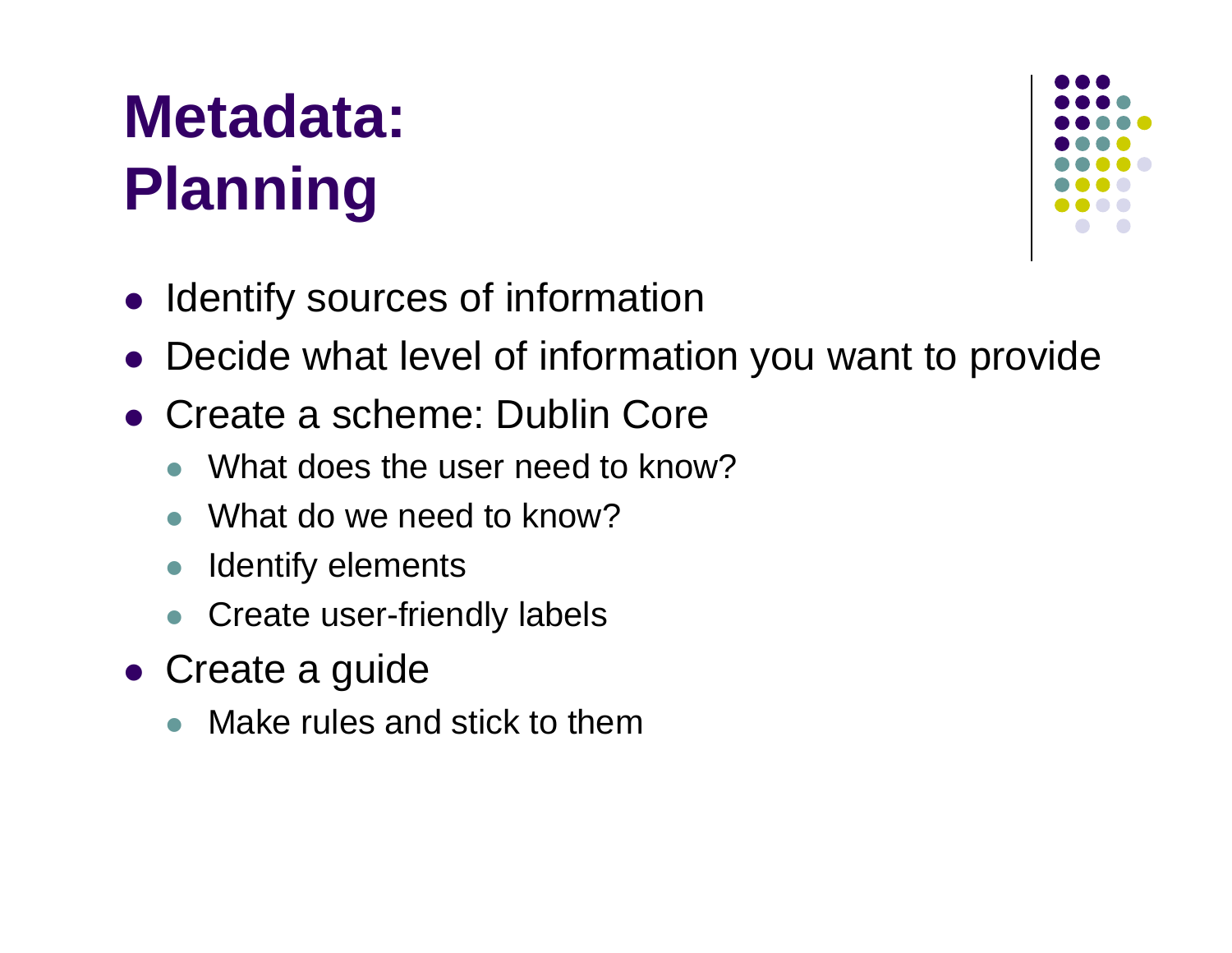### **Metadata: Creation**

- Metadata creators
- Excel spreadsheets
	- Sharing
	- $\bullet$ **Manipulation**
	- Upload
- $\bullet$ Gather data as you go
- Use controlled vocabularies (names, places, subjects, formats)
- Link to other sources of information

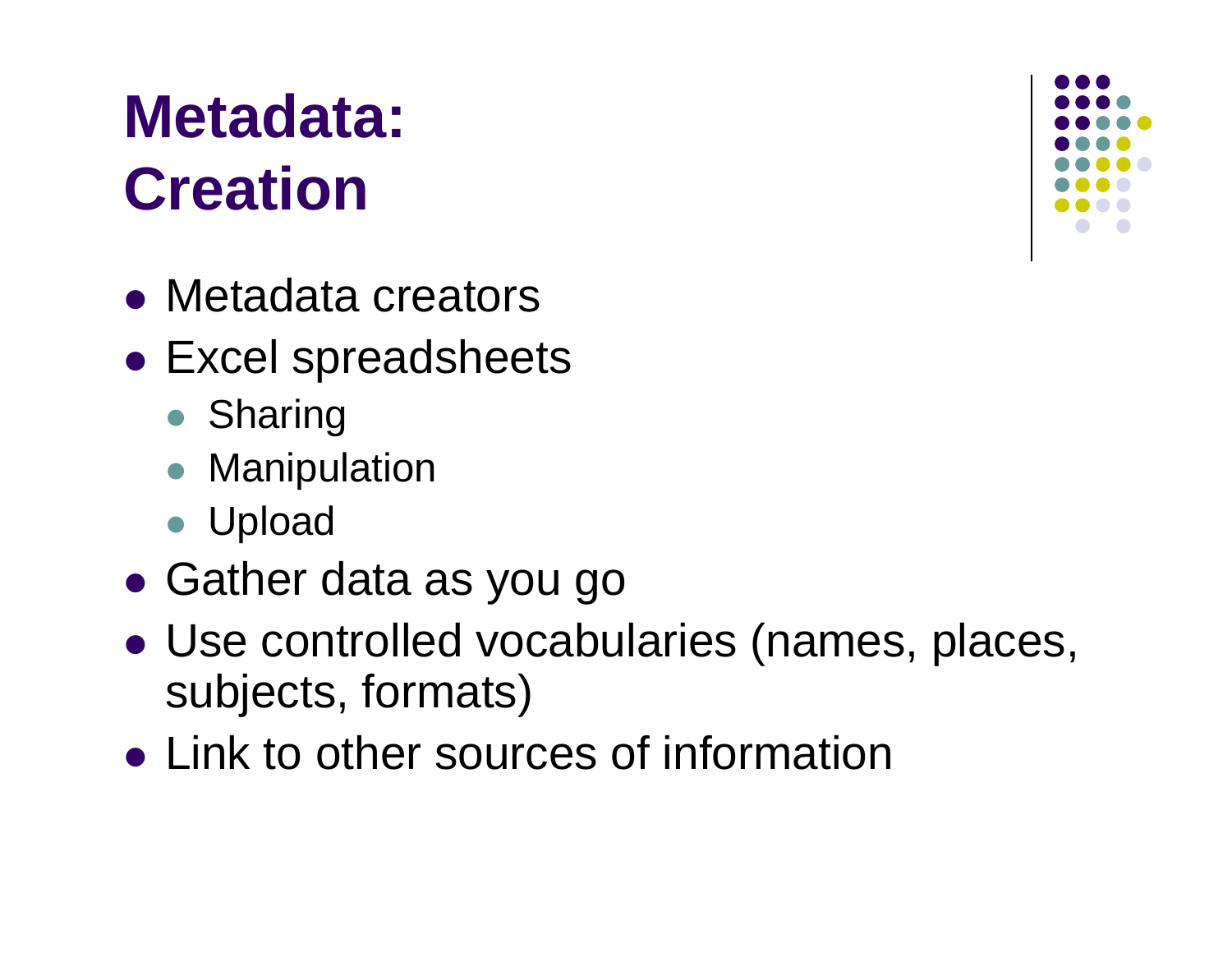$S<sub>top</sub>$  $\boxed{\bullet}$  $\Rightarrow$  $\Leftrightarrow$ **Back**  $Next$ 

 $\triangle$  $Refresh$  Home

|                  |                             |                           |                            |           |           |           |           |                                  | edit             |
|------------------|-----------------------------|---------------------------|----------------------------|-----------|-----------|-----------|-----------|----------------------------------|------------------|
| $\mathbf{1}$     | Title                       | Title                     | Text                       | No.       | Yes       | <b>No</b> | No.       | move to $\vert \mathbf{v} \vert$ | delete           |
| 2                | Link to Transcript          | Relation-Is Version<br>Of | Text                       | No.       | <b>No</b> | <b>No</b> | <b>No</b> | move to $\blacktriangledown$     | edit  <br>delete |
| з                | Link to Audio               | Relation-Is Version<br>Of | Text                       | <b>No</b> | <b>No</b> | <b>No</b> | <b>No</b> | move to $\blacktriangledown$     | edit  <br>delete |
| $\boldsymbol{4}$ | Interviewer                 | Creator                   | Text                       | No.       | Yes       | <b>No</b> | Yes       | move to $\blacktriangledown$     | edit  <br>delete |
| 5                | Interviewee                 | Creator                   | Text                       | No.       | Yes       | <b>No</b> | Yes       | move to $\blacktriangledown$     | edit  <br>delete |
| 6                | Date Recorded               | Date-Created              | Text                       | No.       | Yes       | <b>No</b> | No.       | move to $\vert \mathbf{v} \vert$ | edit  <br>delete |
| z.               | See Photo of<br>Interviewee | Relation                  | Text                       | No.       | Yes       | <b>No</b> | <b>No</b> | move to $\tau$                   | edit  <br>delete |
| 8                | <b>Run Time</b>             | Format-Extent             | Text                       | No.       | Yes       | No        | <b>No</b> | move to $\blacktriangledown$     | edit I<br>delete |
| 9                | <b>Location Recorded</b>    | Coverage-Spatial          | Text                       | No.       | Yes       | <b>No</b> | Yes       | move to $\blacktriangledown$     | edit  <br>delete |
|                  | 10 Subject                  | Subject                   | Text                       | Yes       | Yes       | <b>No</b> | Yes       | move to $\vert \mathbf{v} \vert$ | edit I<br>delete |
|                  | 11 Notes                    | Description               | Text                       | Yes       | Yes       | No        | <b>No</b> | move to $\blacktriangledown$     | edit  <br>delete |
|                  | 12 Media Type               | Type                      | Text                       | No.       | Yes       | No        | Yes       | move to $\blacktriangledown$     | edit  <br>delete |
| 13               | Original Physical<br>Format | Format                    | Text                       | <b>No</b> | Yes       | <b>No</b> | Yes       | move to $\blacktriangledown$     | edit  <br>delete |
|                  | 14 Project Identification   | Identifier                | Text                       | No.       | Yes       | <b>No</b> | <b>No</b> | move to $\blacktriangledown$     | edit  <br>delete |
|                  | 15 Archival Identification  | Identifier                | Text                       | No.       | Yes       | <b>No</b> | Yes       | move to $\blacktriangledown$     | edit  <br>delete |
| 16               | Digital Identification      | Identifier                | Text                       | No.       | Yes       | <b>No</b> | No.       | move to $\blacktriangledown$     | edit  <br>delete |
|                  | 17 Repository               | Source                    | Text                       | No.       | Yes       | No        | Yes       | move to $\mathbf{v}$             | edit  <br>delete |
| 18               | Collection                  | Relation-Is Part Of       | Text                       | No.       | Yes       | No        | Yes       | move to $\blacktriangledown$     | edit  <br>delete |
|                  | 19 Subcollection            | Relation-Is Part Of       | Text                       | No.       | Yes       | No        | Yes       | move to $\blacktriangledown$     | edit  <br>delete |
| 20               | Ordering Information        | Rights                    | Text                       | Yes       | Yes       | <b>No</b> | <b>No</b> | move to $\blacktriangledown$     | edit  <br>delete |
|                  | 21 Copyright                | Rights                    | Text                       | Yes       | Yes       | <b>No</b> | <b>No</b> | move to $\blacktriangledown$     | edit  <br>delete |
|                  | 22 Full Text                | Description               | <b>Full Text</b><br>Search | Yes       | Yes       | Yes       | <b>No</b> | move to $\blacktriangledown$     | edit  <br>delete |
|                  |                             |                           |                            |           |           |           |           |                                  |                  |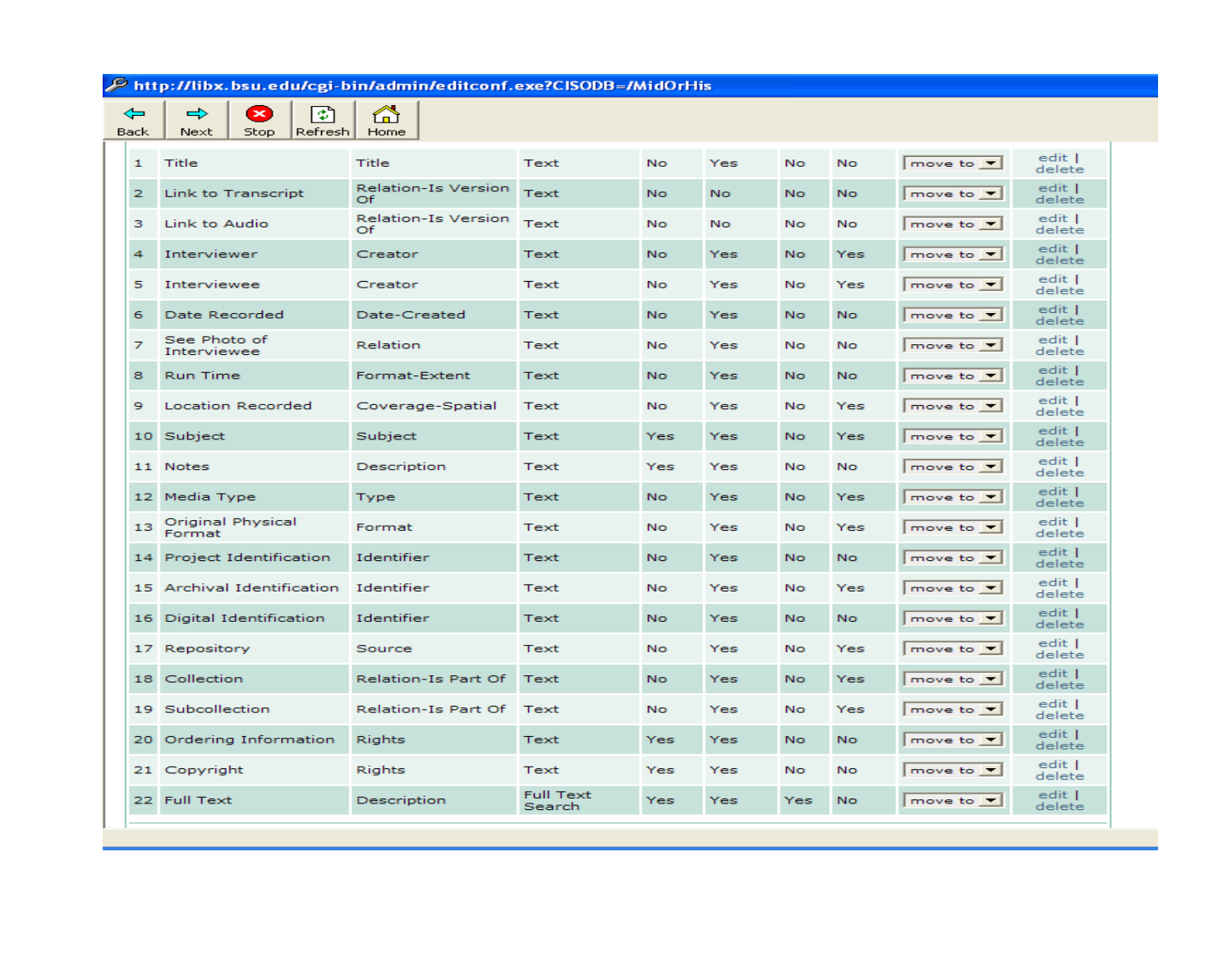## **Online Presentation**



- Transcript format
- $\bullet$  Arrangement in CONTENTdm
	- Separate items rather than compound object
	- Custom thumbnails
- Linking to get audio and transcript together
- Presentation and searchability



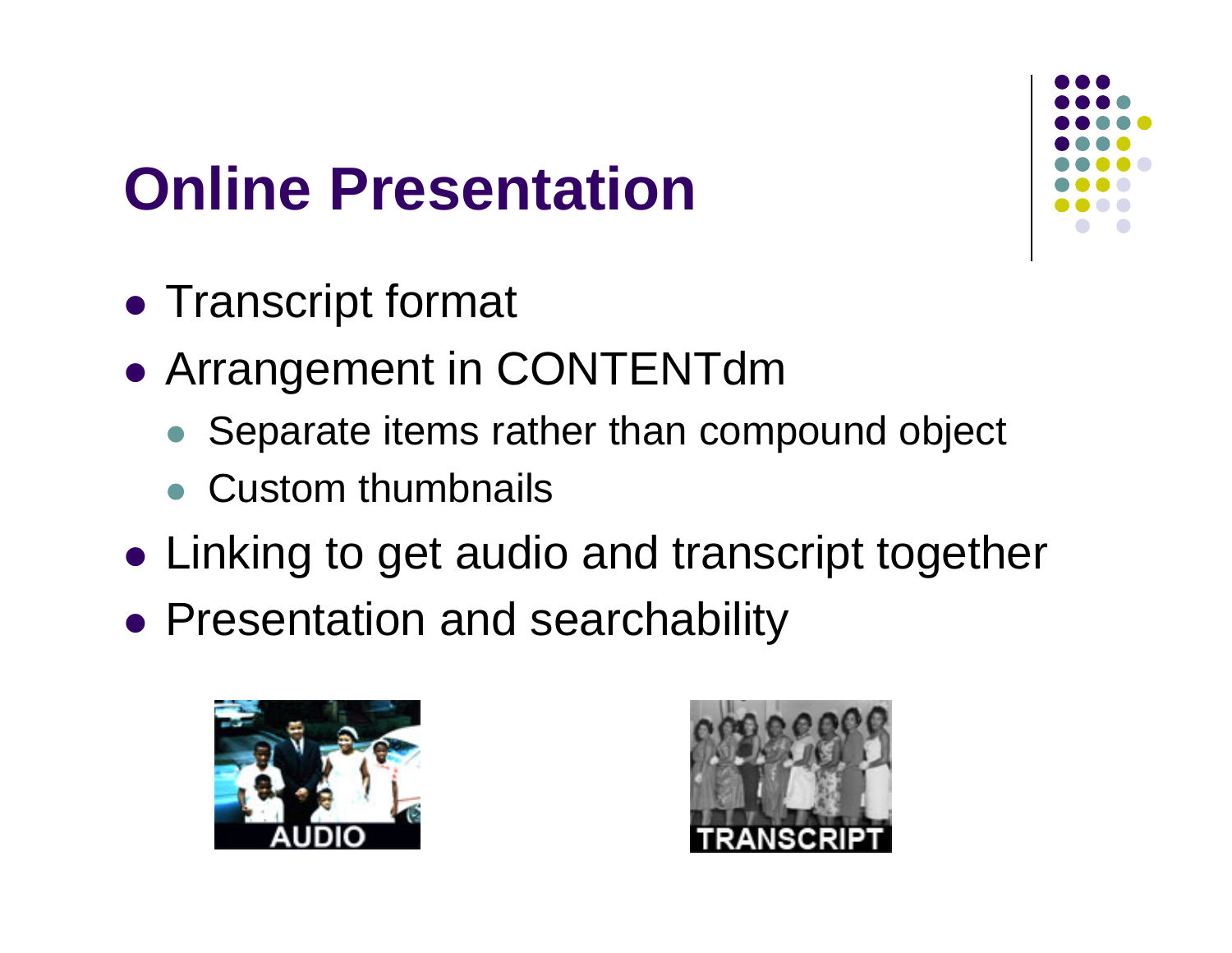|                      |                                                                                                                                                                                                                                                    | Middletown Oral History: Browse - Mozilla Firefox                                                                                 |                                                                               |                       |  |  |  |
|----------------------|----------------------------------------------------------------------------------------------------------------------------------------------------------------------------------------------------------------------------------------------------|-----------------------------------------------------------------------------------------------------------------------------------|-------------------------------------------------------------------------------|-----------------------|--|--|--|
|                      | Edit View History                                                                                                                                                                                                                                  | Bookmarks<br>Tools<br>Help                                                                                                        |                                                                               |                       |  |  |  |
|                      |                                                                                                                                                                                                                                                    | http://libx.bsu.edu/cdm4/browse.php?CISOROOT=%2FMidOrHis                                                                          | <b>G</b> Google                                                               |                       |  |  |  |
| Coogle               | <b>WEALL STATE</b><br>Williversity Libraries                                                                                                                                                                                                       | V G Search V + B & V & Bookmarks > 45 Check V \ AutoLink E AutoFill & Send to > 6<br>Search<br>(Card Cat)<br><b>武 Find</b> -<br>Э | Databases<br>(2) Research Help<br>Services -<br>John B. Straw(JStraw@bsu.edu) | Settings -            |  |  |  |
|                      | Project Coordinator<br>INFORMATION TECHNOLOGY<br>UNIVERSITY TELEPLEX<br>Office: 765-285-5078<br>Digital Media Repository<br>UNIV. COMPUTING SERVICES<br>(M-F: 8:00am-5:00pm)<br>A project of the University Libraries<br>After Hours: 765-285-5143 |                                                                                                                                   |                                                                               |                       |  |  |  |
|                      | select all : clear all : add to favorites                                                                                                                                                                                                          | Home: About: Browse: Advanced Search: Preferences: My Favorites: Help: Downloads                                                  | page 1 of 21 : (<< 1 2 3 4 5 6 7 8 9 10 >>) :: previous : nex                 |                       |  |  |  |
|                      |                                                                                                                                                                                                                                                    | Browsing 406 item(s) in: Middletown Oral History                                                                                  | $\vee$ GO                                                                     |                       |  |  |  |
|                      | Image:                                                                                                                                                                                                                                             | ▲ Title:                                                                                                                          | <b>Interviewer:</b>                                                           | <b>Date Recorded:</b> |  |  |  |
| $\Box$ 1.            | <b>TRANSCRIPT</b>                                                                                                                                                                                                                                  | Abram, Dr. Sam 02-12-2003 (Interview Transcript)                                                                                  | Kraemer, Anne ; Moore, Ashley ; Anderson,<br>Michelle                         | 2003-02-12            |  |  |  |
| $\Box$ 2.            | AUDIO                                                                                                                                                                                                                                              | Abram, Dr. Sam 02-12-2003 (Interview)                                                                                             | Kraemer, Anne ; Moore, Ashley ; Anderson,<br>Michelle                         | 2003-02-12            |  |  |  |
| $\Box$ 3.            | <b>TRANSCRIPT</b>                                                                                                                                                                                                                                  | Abram, Dr. Sam 02-21-2003 (Interview Transcript)                                                                                  | Burke, Carla; Kissel, Carrie                                                  | 2003-02-21            |  |  |  |
| $\Box$ 4.            |                                                                                                                                                                                                                                                    | Abram, Dr. Sam 02-21-2003 (Interview)                                                                                             | Burke, Carla ; Kissel, Carrie                                                 | 2003-02-21            |  |  |  |
| $\Box$ 5.            |                                                                                                                                                                                                                                                    | Abram, Pastor Renzie 01-17-2003 (Interview Transcript)                                                                            | Booth, Jessica; Efaw, Eric; Gawlowski,<br>Daniel;                             | 2003-01-17            |  |  |  |
| <del>∎</del> ∃ start | စေစ                                                                                                                                                                                                                                                | <sup>5</sup> oralhistory o<br>$\boxed{\odot}$ Inbox - Micr<br>Microsoft Po                                                        | <b>43</b> Middletown.<br>Adobe Photo.<br><b>E</b> use                         | 回会参野の真る               |  |  |  |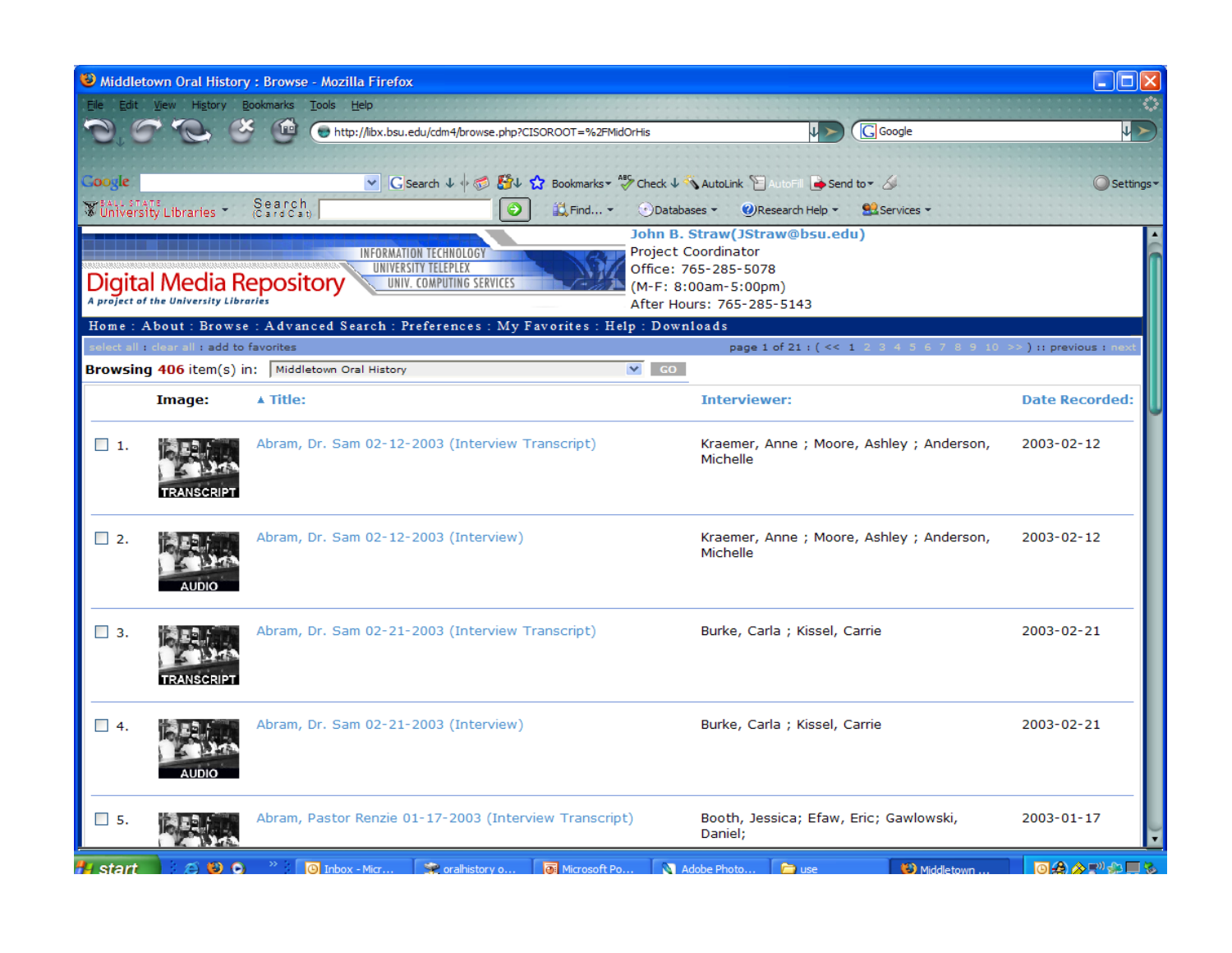### **Lessons Learned**

- Prepare collections
- Don't underestimate time and people needed for transcription
- Name list
- Subject headings
- Character restrictions in transcript field





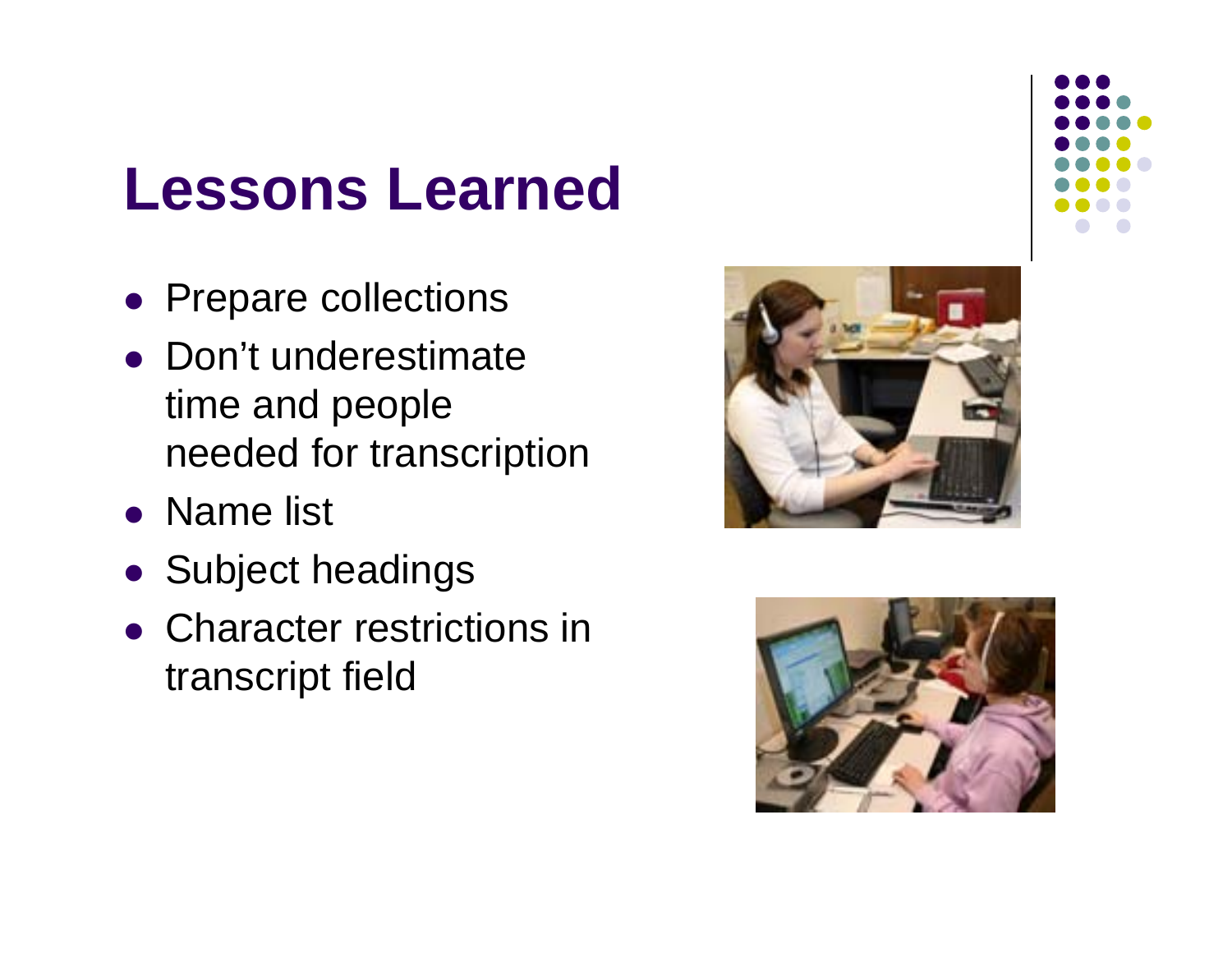### **Our Project Documented:**

**http://www.bsu.edu/libraries/wiki/index.php?title=Oral\_Histories**

|                                                                                                                                                  | C. Oral Histories - Ball State University Libraries Wild - Windows Internet Explorer                                                                                                                                                                                                                                                                                                                                                                                                                                                                                                                                                                                                            | $\Box$ ob                       |
|--------------------------------------------------------------------------------------------------------------------------------------------------|-------------------------------------------------------------------------------------------------------------------------------------------------------------------------------------------------------------------------------------------------------------------------------------------------------------------------------------------------------------------------------------------------------------------------------------------------------------------------------------------------------------------------------------------------------------------------------------------------------------------------------------------------------------------------------------------------|---------------------------------|
|                                                                                                                                                  | Micro//www.bsu.edu/braries/wki/index.php?title=Oral_Histories                                                                                                                                                                                                                                                                                                                                                                                                                                                                                                                                                                                                                                   | $\rho$ .<br>v + X Search Geogle |
|                                                                                                                                                  | Coral Histories - Ball State University Libraries Will                                                                                                                                                                                                                                                                                                                                                                                                                                                                                                                                                                                                                                          | $m - 0 0$<br>合 回                |
|                                                                                                                                                  | article<br>discussion<br>edit.<br>history<br><b>Oral Histories</b>                                                                                                                                                                                                                                                                                                                                                                                                                                                                                                                                                                                                                              |                                 |
| <b>BALL STATE</b><br>UNIVERSITY.<br>navigation<br>. Main Page<br>- Recent changes<br>· Random page<br>· Help<br>search                           | Contents [hide]<br>1 Scope<br>2 Transcription<br>2.1 Supplemental Transcription Information<br>2.2 Common Capitalization and Spelling Questions<br>2.3 Layout Guide<br>3 Digitization<br>4 Status<br>5 Metadata                                                                                                                                                                                                                                                                                                                                                                                                                                                                                 |                                 |
|                                                                                                                                                  | Scope                                                                                                                                                                                                                                                                                                                                                                                                                                                                                                                                                                                                                                                                                           | edit                            |
| Go<br>Search<br>toolbax<br>· What links here<br>* Related changes<br>· Upload file<br>. Special pages<br>· Printable version<br>· Permanent link | This project is LSTA grant funded and aimed at digitizing and transcribing the Middletown Digital Oral History Collection. It is presented online through the Digital Media Repository here:<br>http://libx.bsu.edu/MdOrHist/midorhist.php _ It consists of the following subcollections:<br>· Black Muncie History Project - 23 interviews<br>· Black Middletown - 35 interviews<br>- Other Side of Middletown - 56 interviews<br>- Middletown Jewish Oral History Project I - 21 interviews<br>- Middletown Jewish Oral History Project II - 24 interviews<br>* Muncie Catholic Churches Oral History Project - 30 intensews<br>1. St. Francis of Assisi Catholic Church Oral History Project |                                 |
|                                                                                                                                                  | 2. St. Lawrence Catholic Church Oral History Project<br>3. St. Mary Catholic Church Oral History Project                                                                                                                                                                                                                                                                                                                                                                                                                                                                                                                                                                                        |                                 |
|                                                                                                                                                  | Transcription                                                                                                                                                                                                                                                                                                                                                                                                                                                                                                                                                                                                                                                                                   | [461]                           |
|                                                                                                                                                  | We are following the Baylor University Institute for Oral History Style Guide @ for guidance in transcribing our oral histories.<br><b>Supplemental Transcription Information</b><br>For most situations the Baylor Style Guide will suffice as our authoritative guide; however, we have decided to make a few minor changes and additions to facilitate our project and to clarify some unaddressed finer<br>points.<br>Please alert the rest of the project's staff to any major changes.                                                                                                                                                                                                    | [451]                           |
|                                                                                                                                                  | Abbreviating Titles: If written in conjunction with any part of the person's name (i.e. first name, initials, or sumame) use an abbreviated title.                                                                                                                                                                                                                                                                                                                                                                                                                                                                                                                                              |                                 |
|                                                                                                                                                  |                                                                                                                                                                                                                                                                                                                                                                                                                                                                                                                                                                                                                                                                                                 | <b>C</b> Internet<br>", 100% -  |